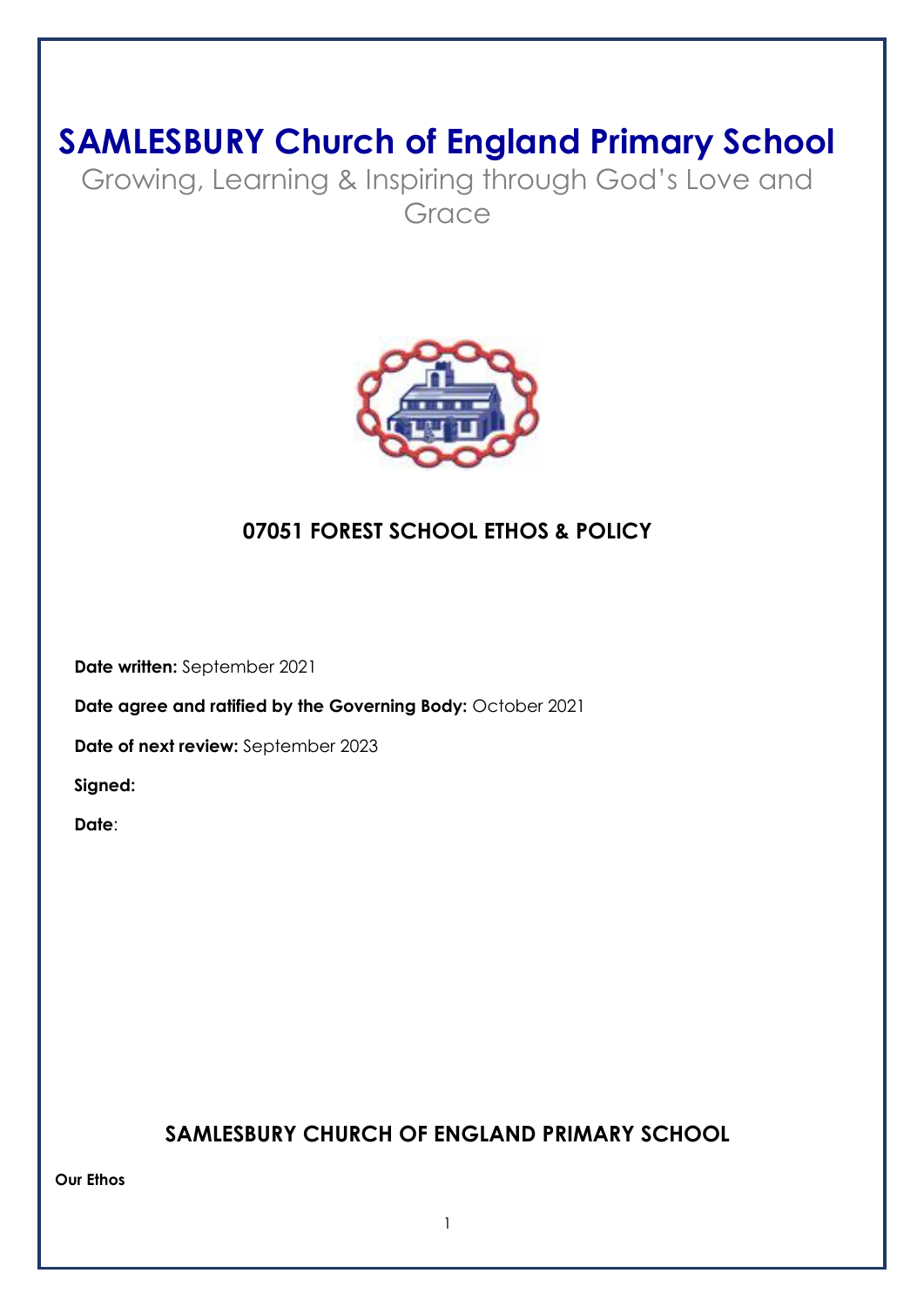# **SAMLESBURY Church of England Primary School FOREST SCHOOL ETHOS & POLICY**

Forest School is an inspirational process that offers children opportunities to achieve and develop confidence and self-esteem through play and hands on learning experiences outdoors.

Forest School builds on a child's innate motivation and positive attitude to learning, offering them the opportunities to increase their self-reliance and independence, take risks in a wellmanaged, safe environment, make their own choices and initiate learning for themselves.

The Forest School environment provides opportunities for children to form positive relationships with others, to develop a growing awareness of their emotional needs and the needs of others, to learn to cooperate and work with their peers and adults and to develop strategies in order to take risks within the boundaries of safety. At Forest School nobody fails. Forest School is about exploring and experiencing the natural world and has a significant impact on children's creative and spiritual development. It is a very powerful way of helping children to appreciate the spiritual dimension of their locality and allows them to learn how to become creative within it. This is achieved through practical activities using natural objects that they find and opportunities to stop and wonder at the world around them.

The children go out in all weathers, all year round, exploring and learning from the seasons and environmental changes. The children's interests, along with the varied natural resources in our school grounds, are used to stimulate creative thinking, problem solving and skill development, all in the guise of play.

# **Our goals**

· To provide a welcoming, stimulating and secure outdoor environment for all.

· To value all students and staff as individuals and support them to reach their full potential.

· To provide broad, balanced and stimulating sessions that meets the needs of all and promotes the social and emotional aspects of learning.

· To deepen and enrich the school's relationship with Governors, Parents, Community and church.

· To cherish and nurture responsibility for the environment.

· To strive for excellence in all we do.

# **Activities**

Our activities will depend on the age, ability and experience of participants. Examples of Samlesbury CE Primary Forest School activities include:

- Nature exploration and knowledge including wildlife and insects
- Building dens and other structures
- Fire and cooking
- Imaginative play and storytelling using nature to enhance learning
- Natural crafts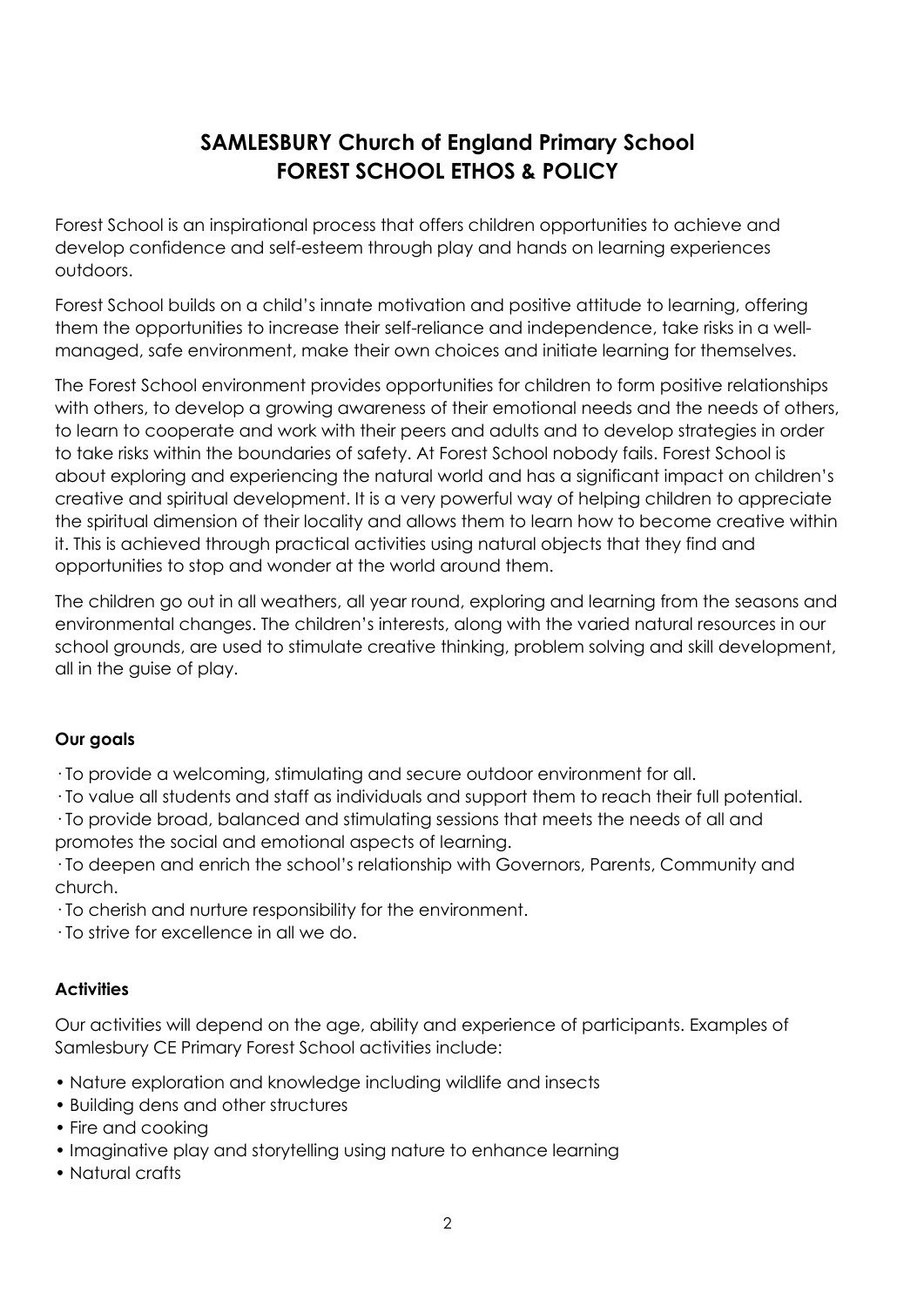- Tool use
- Knots

# **Environmental Considerations**

One of the principles of Forest School is to promote environmental awareness and encourage sustainability. The children are taught about respect and responsibility for the world around them. Both the children and adults are encouraged to respect their environment and to be aware of conservation issues of the woodland around them.

The aim is to engender ownership and pride in the local environment as well as promoting respect for the wildlife. We aim to instil in the children a love and respect for the environment and a sense of awe and wonder about their world.

If appropriate, reclaimed, recycled and sustainable resources will be used to maintain and develop our forest school site.

# **Health and Safety Considerations**

We believe that, while there are risks that must be considered, there are also a wide range of potential benefits that can be gained by those involved. We also recognise that taking risks is an important part of learning and developing and we want to provide a safe and supportive environment in which participants can learn about risks, challenges and personal safety. Consequently, we will use a risk/benefit analysis in our assessment of our sites and activities

The Forest School programme will support young children to develop responsibility for themselves and others. It will encourage early risk management strategies that will ensure that young children start to consider the impact of their actions on themselves and on others which will help them to make better decisions late on in life.

# **Staff and Training**

Mrs Kearns leads all Forest School sessions at Samlesbury CE Primary School. She is a HLTA and part of the school staff, working in our infant class is a fully qualified Level 3 Forest School Leader. Mrs Noblett, also a HLTA in school, is our Forest School TA. Both have up to date DBS checks and are first aid trained. Adequate training and support is available to ensure all staff and volunteers are confident and competent.

# **Risk / Benefit Analyses**

We believe that, while there are risks that must be considered, there are also a wide range of potential benefits that can be gained by those involved. We also recognize that taking risks is an important part of learning and developing and we want to provide a safe and supportive environment in which participants can learn about risks, challenges and personal safety. Consequently, we will use a risk/benefit analysis in our assessment of our sites and activities.

# **On Site Risk Assessment Procedure**

Our Forest School site must be safe and easily accessible, so the FSL will visit and assess the site before activities take place. During the assessment the FSL will seek to identify significant hazards and take action or precautions to reduce the risk to a safe level. See 'Site Sweep' checklist. Whilst doing this we will identify any hazards and implement the necessary controls and check for mobile phone coverage and access in case of emergency. We will ensure all staff are provided with a copy of the risk assessment prior to an activity.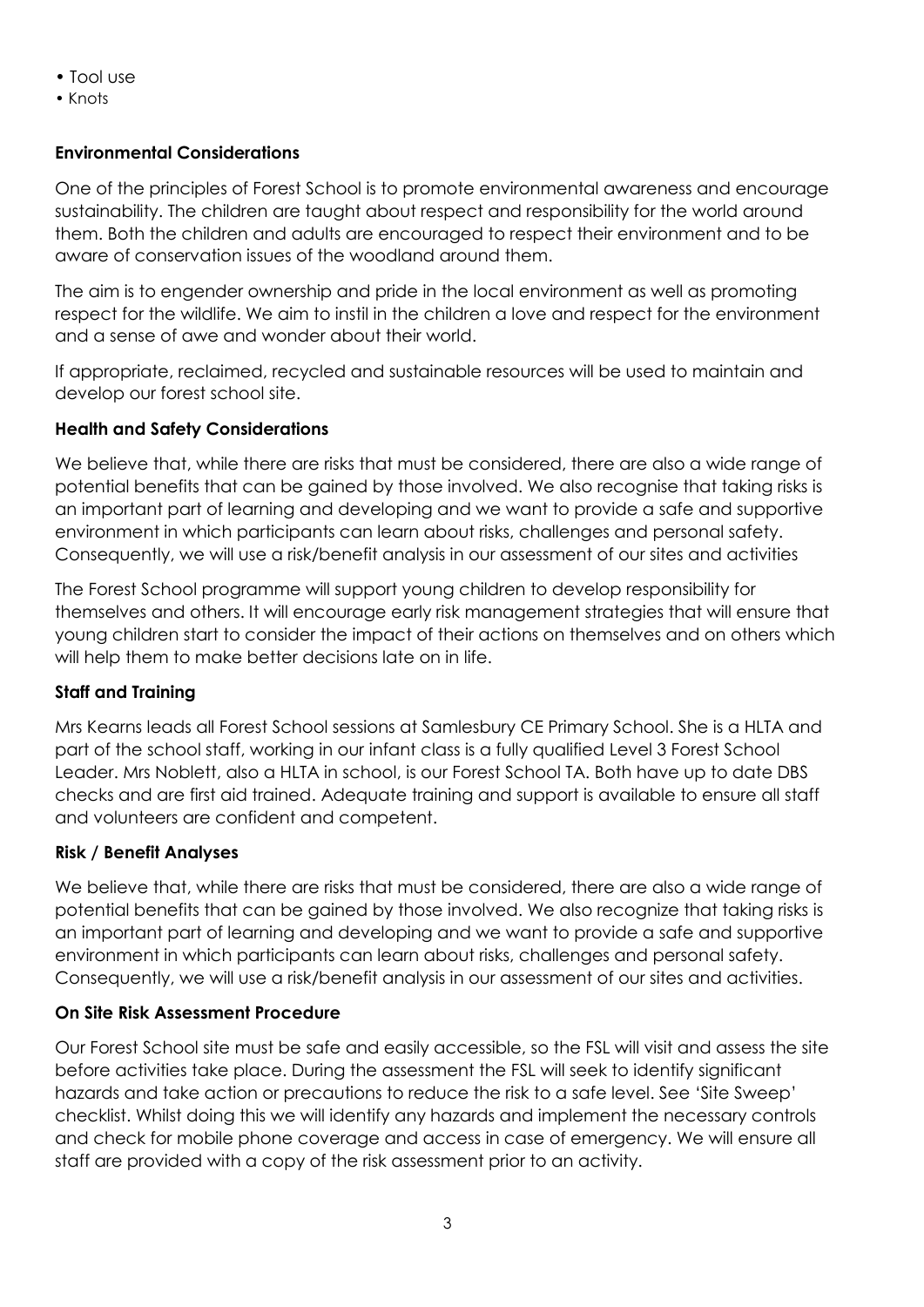There are five steps to risk assessment:

- 1. Look for the hazards, such as windblown trees or litter
- 2. Decide who might be harmed and how

3. Evaluate the risks and decide whether the existing precautions are adequate or whether more should be done

- 4. Record the findings
- 5. Review the assessment and revise if necessary

# **Safeguarding**

Forest School Leaders and practitioners should regard their duty of care when working with young persons as extremely important. To ensure all individuals (children, workers, volunteers) are safe and protected we always ensure the following:

- Everyone involved in Forest School is fully briefed on health and safety, risk assessment of sites and activities. Staff and volunteers will be made aware of the relevant school policies and ensure that they adhere to the guidance contained in them.
- Forest School Leaders have an up to date CRB check, along with any regular volunteer attending Forest School should also have this. Where a volunteer or member of staff does not hold a current CRB certificate then they should not be left unsupervised with children.
- Any concerns about a child's physical or mental wellbeing should be shared with the schools named Designated Safeguarding Lead (Mrs Sutton – Headteacher) so that the schools child protection policy can then be followed. Reports are logged using the school's systems where necessary.
- We regard safety and good practice as extremely important and it is the responsibility of individual staff and volunteers to ensure general safety during working.

Confidentiality will be maintained at all times. Any concerns will only be shared with those who need to know such as the Forest School Leader or Class Teacher who can then ensure the correct channels are then informed.

# **Ratios**

The following adult ratios will ensure appropriate support and supervision of vulnerable groups at all times for our infant children:

1 adult: 5 children

These ratios are for guidance only and suitable levels of support should be determined in advance depending on the types of activity and needs of the group.

# **Emergency & Serious Incident Procedure**

Emergencies are never wanted, but they are a possibility, and so we at Samlesbury ensure that all leaders are familiar with appropriate emergency procedures. Most emergencies can be resolved on-the-spot by the leader removing the group from potential threat and providing first aid. However, in the event of a serious incident, which could arise as a result of an injury, illness or threat, emergency services should be contacted and the following procedures followed: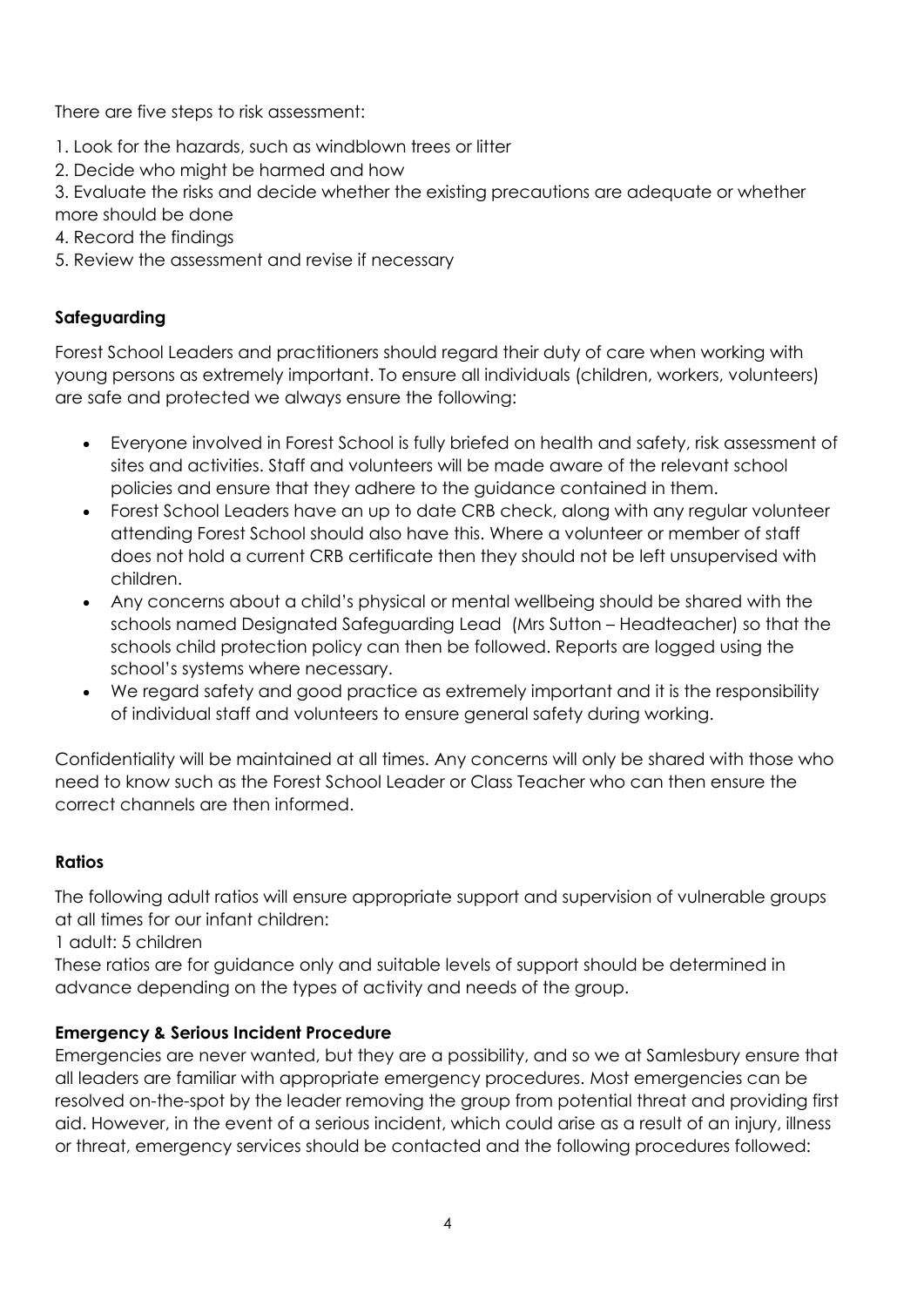1. **Secure safety of whole group** from further danger. Stop all work/activities if safe. Call in and locate group promptly as agreed with group in advance. If possible, remove whole group from any further danger or threat of danger.

2. **First Aider to attend to any casualties** with adult helper and with regard for maintenance of required supervision ratios for the rest of the party. At least one first aider must be on site at all times. A record of changes in casualties' state and anything administered to them to be made if possible.

3. **Emergency services contacted as necessary,** ideally by an adult helper.

A charged mobile phone are carried by both the Forest School leader and support staff. Despatch a member of staff to meet emergency vehicle at the entrance where possible/necessary.

4. **Safety of the rest of group** will be maintained by the remaining staff and adults away from the scene of the incident. Contact school office, inform Headteacher of incident and request emergency back-up staff

5. **Informing next of kin** should be carried out as soon as practicable after the incident by the designated member of staff according to our health and safety policy.

6. **Incident / Near miss report** should be filled in on site if possible. This should be filled in whenever the emergency plan is used even if no one was harmed and it was just a near miss.

#### **Lost or missing person procedures**

1. All the group will be immediately called back in, by prearranged emergency whistle, and counted and missing member determined. The time will be noted.

2. The Group Leader must ensure the safety of remaining pupils. At least two adults must stay with them at all times.

3. One or more adults should immediately start searching for the missing group member – calling and whistling as appropriate.

4. While the initial search is made, the session leader will make enquiries of all adults to establish the last sighting and time, clothes that the child was wearing, and the mental state of the child etc

4. If the missing group member is not found within 5 minutes, the group Leader must contact police by telephoning 999

5. Leaders must recall and write down a description of what the missing person was wearing and any distinguishing features. Any information on their last known location and time should be noted. Also if they have any special medical or learning needs then these need to be noted down. All information then must be passed to police or other agencies.

6. The parent or carer will be contacted. Telephone lines remain as free as possible so that messages are not delayed.

# **Parental involvement**

• We recognize parents as their children's first and most important educators.

- We inform all parents about how forest school is run and its policies via email, the school website, social media and through regular informal communication
- We welcome the contributions of parents, in whatever form these may take
- We will provide parents with opportunities to be involved in Forest School and outdoor learning sessions through workshops and seasonal celebrations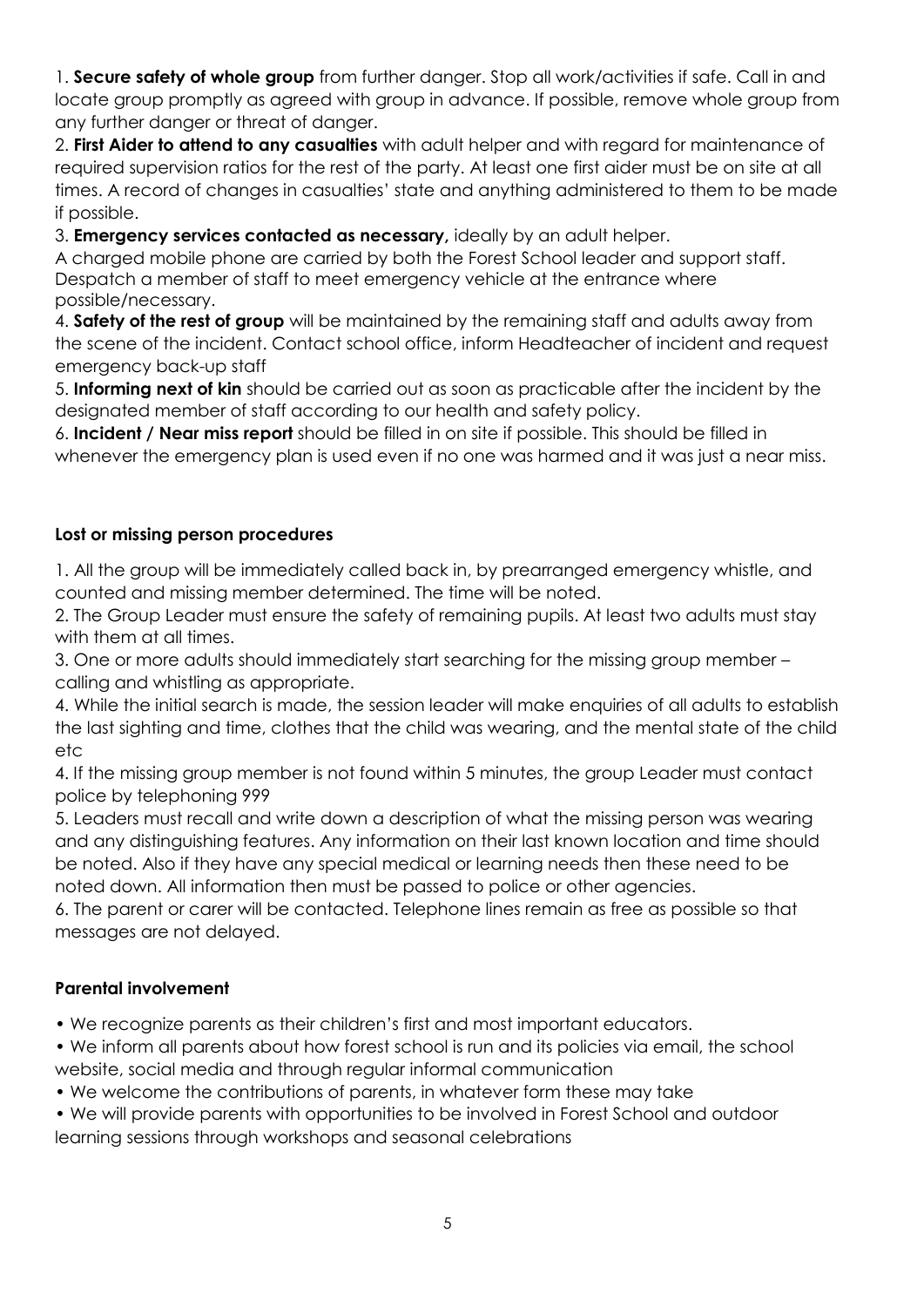### **Weather**

The FSL will keep a close eye on the weather using the BBC weather app. FS will go ahead in all weathers except high winds or thunder and lightning. In these conditions, where possible, FS will still take place outdoors but be relocated to a safer site without trees.

# **Clothing**

Clothing advice is given to parents when their child starts school. All children will wear their school uniform with the addition of extra layers on cold forest school days. The essential kit is a pair of wellies plus an all in one waterproof suit or separate jacket and trousers which can be worn over their outdoor coat. In summer, sun cream and a sun hat are essential as children are outdoors for a full afternoon. A water bottle is also needed – children will take their class water bottles with them.

We will keep some spare sets of waterproofs/wellies/warm clothes in case of a participant arriving without adequate protection.

# **Toileting**

Everyone will be encouraged to use the toilet before coming on site. If a child needs the toilet during a Forest School session KS1 children will be accompanied to the school building by a Teaching Assistant.

#### **Behaviour**

We want to allow the greatest potential for each participant's forest school experience to be transformational and therefore wish to welcome each participant from an open and unbiased viewpoint with regards to their behaviour and abilities.

Talking about how they wish to be treated and listening to the feelings of others is important as it will allow the group to work together, understand one another and ultimately become more supportive and cooperative. It will also contribute to making the forest school a safe and enjoyable space.

# **Special Educational Needs**

• Forest School aims to provide a welcome and appropriate learning opportunity for all children providing an environment in which all children are supported to reach their full potential.

• We welcome children with special needs who can participate in forest school, if appropriate, after consultation between all relevant parties. Changes and adaptations can be made to the programme of activities to meet children's specific needs.

• If the child has a one-to-one worker within our school it is expected that they would accompany the child. They would not be counted within staffing ratios.

• We recognise the developmental needs of a wide range of SLD children including gifted children and endeavour to meet them within the forest school programme

• We work in partnership with parents, the school and other agencies in meeting individual children's needs.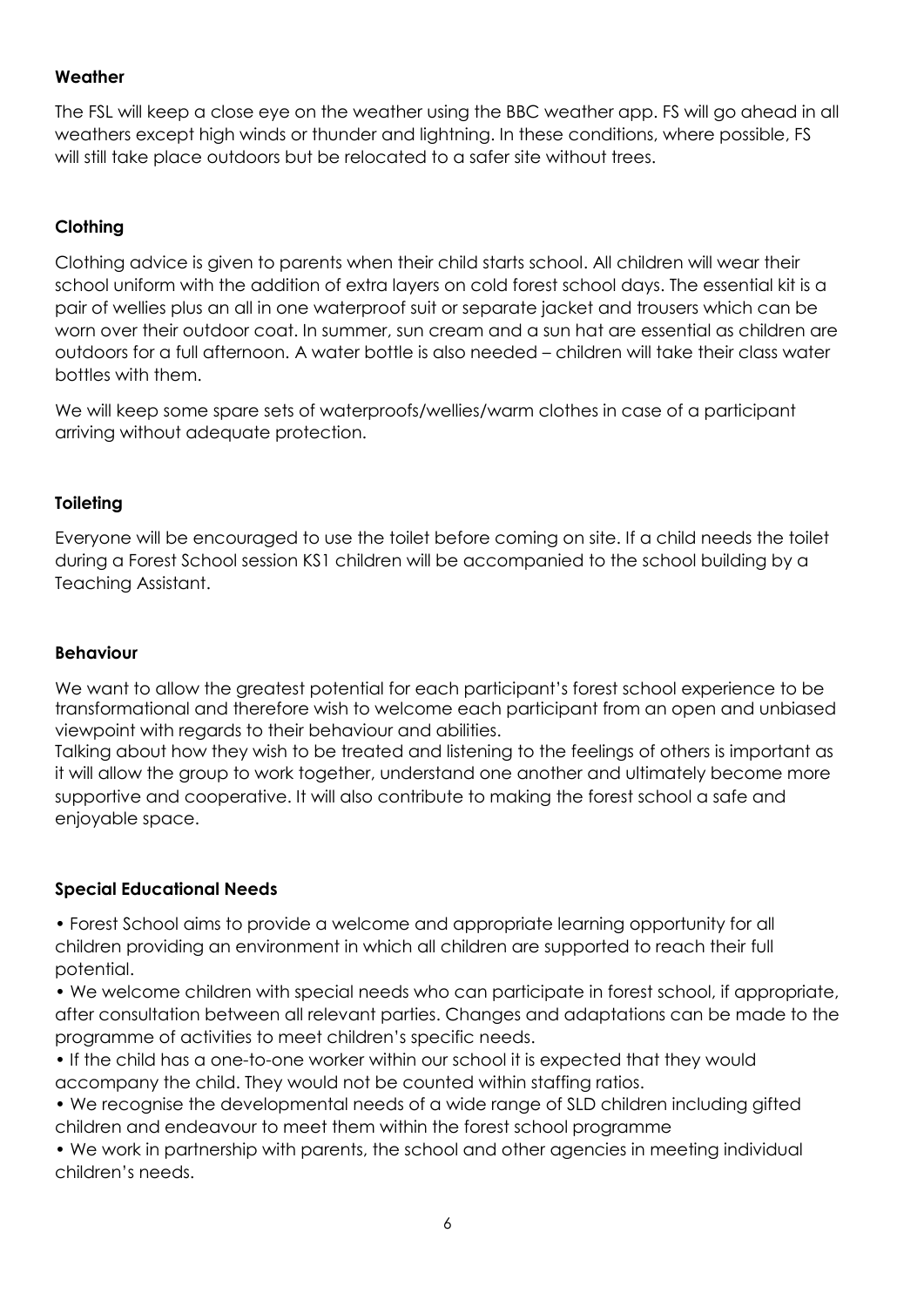• We Aim to have regard to the DFES Code of Practice for Special Educational Needs and also the provisions of the Disability Discrimination Act 1995 (as amended by the Special Educational Needs Act of 2001)

### **Equality and Inclusion**

In Forest School sessions all persons should be treated equally.

We aim to and are committed to:

- providing a secure environment in which children can flourish and in which all contributions are valued.
- including and value the contribution of all children and adults to our understanding of equality and diversity;
- make inclusion a thread which runs through all of the activities of Forest School

The legal framework for this guidance is: Race Relations Act 1976; Race Relations Amendment Act 2000; Sex Discrimination Act 1986; Children Act 1989; and Special Educational Needs and Disability Act 2001.

#### **Equipment and resources**

- We aim to provide children with resources and equipment which help to consolidate and extend their knowledge, skills, interests and aptitudes.
- we provide a sufficient quantity of equipment and resources for the number of children.
- we provide equipment and resources which promote continuity and progression.
- provide sufficient challenge and meet the needs and interests of all children
- we provide natural and recycled materials which are in good condition and safe for the children to use.
- we check all resources and equipment regularly.
- We repair and clean, or replace any unsafe, worn out, dirty or damaged equipment.
- We use the inventory to: record the dates and results of checking the resources and equipment.
- we plan the provision of activities and appropriate resources so that a balance of familiar equipment and resources and new exciting challenges is offered.
- We ensure that a working mobile phone is accessible to all adults.

#### **Session Routines**

Session FSL kit list

FS Handbook First Aid Kit First Aid book Inhalers/EpiPens (where required) Tissues/Wipes/Hand sanitiser Mobile phone iPad **Shelter Water**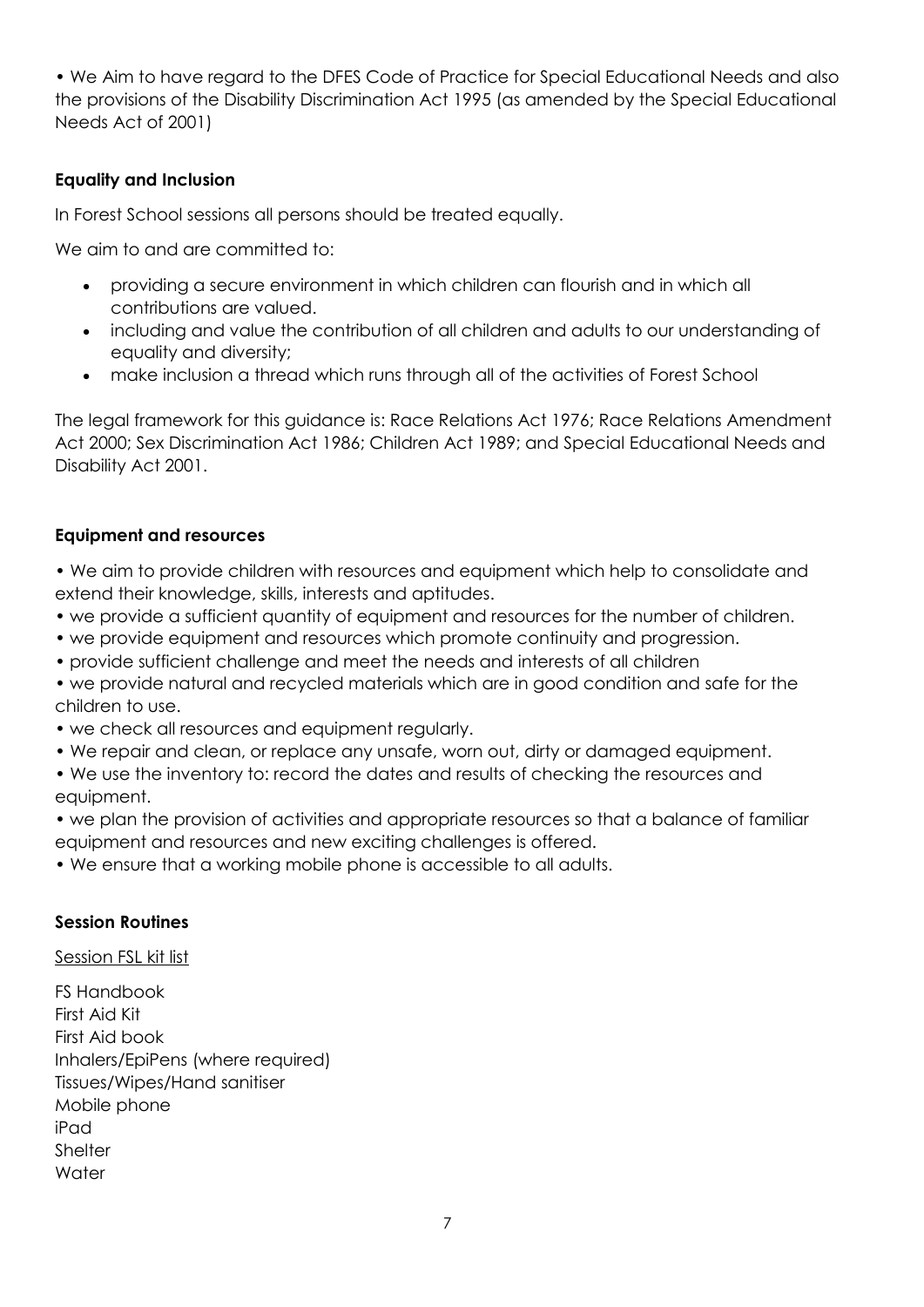#### **Session plan and resources**

Setting Up

- 1. Carry out a pre-session site sweep
- 2. Collect necessary equipment and restock first aid
- 3. Register groups in the classroom
- 4. Check phone signal

#### During the Session

- Visually check all equipment before use
- Check on pastoral needs of group
- Conduct a head count, as needed
- Ensure appropriate personal protective clothing is worn

#### Closing the Session

- 1. Extinguish any fires properly
- 2. Count any tools used into their bag
- 3. Remove structures
- 4. Check for litter etc.
- 5. Collect the equipment
- 6. Reflection with the group
- 7. Thoroughly check equipment
- 9. Hand washing
- 10. Complete session evaluation

# **Tool Use Procedure**

Using a range of tools will be necessary in many activities and is an important part of our work as it enables participants to develop new practical skills that help develop self-confidence. Samlesbury CE Primary School aims to ensure that all people participating in sessions with tools do so safely and with as little risk to their health as possible. Tools that may be used include potato peelers, bow saws, small saws, loppers, knives and drills. The following guidelines are to be followed when using tools:

- The forest school leader will check all tools are fit for continued use before the session
- Only tools that are in safe working order shall be supplied for use
- Correct and safe use of sharp tools will be demonstrated to all staff and participants
- Tools should be counted when handed out and counted back in again when finished
- All groups are to be supervised closely by competent leaders until deemed competent to work with limited supervision
- Tools should be kept in a designated safe area when not in use none should be left unattended outside this area
- All knives will be closed/ sheaved immediately after use
- Saw guards will be replaced immediately after use
- Walking around with open/ unmasked tools will not be permitted
- Safe working distances and suitable ratios must be maintained at all times

All group members will wear suitable boots/shoes and outdoor clothing for the activity they take part in.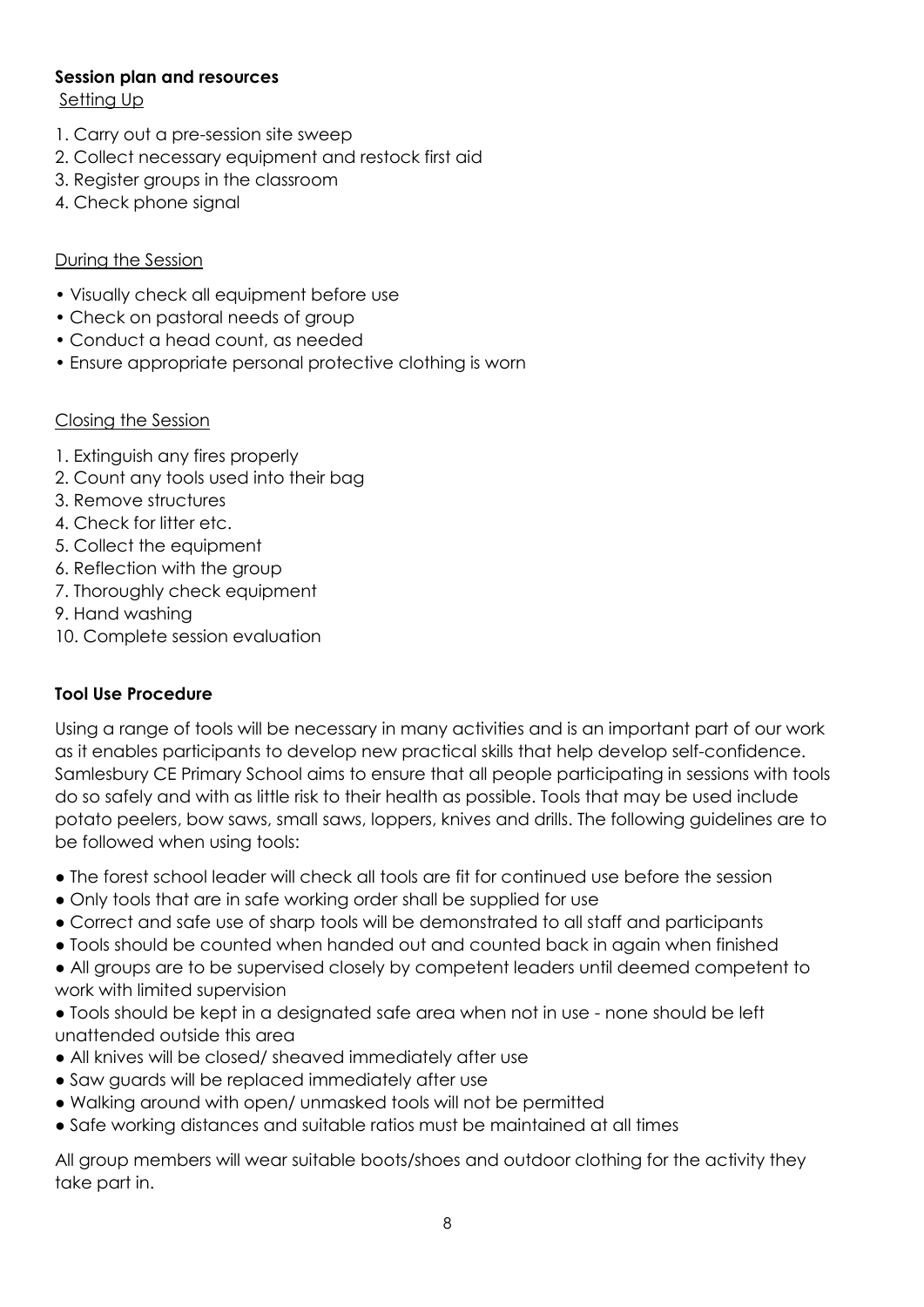# **Knife Guidance**

### **Knife work is always supervised by a responsible adult**

Designate a specific zone for those using knives Always carry knife with sheath firmly on Always pass knife with sheath firmly on and in demonstrated manner Always keep knife in sheath when not in use Leader to count knives out & back in Ensure participants have had demonstration before use (& leader is confident of participant's ability) including grip and body position Each person to sit well out of reach of others

# **Fire Procedure**

Fires and the use of storm kettles are an important part of Forest School and other sessions. Samlesbury CE Primary School aims to ensure that all people participating in sessions with fires and/or storm kettles will do so safely and with as little risk to their health as possible. Fires will only be used where it is appropriate to do so and where there has been an agreement with the site owner prior to the session.

- Leaders will explain to participants the importance of using only dead wood for fires and also of the importance of dead wood as a habitat
- Smoke inhalation will be reduced by burning dead wood. Those in smoky areas will be encouraged to move to less smoky areas
- Fires will only be lit in suitable defined spaces or in a fire wok
- Participants will only be allowed to light fires under direct supervision of a trained leader using suitable materials and equipment
- All participants will be given clear guidelines about how to behave and move around the area
- when the fire or kettle is lit
- A lit fire will be supervised by an adult at all times, as will all cooking activities
- Related safety equipment, including heat-proof gloves, a fire blanket, a burns kit and water will be kept within close range of fires
- All fires should be fully extinguished and all traces removed at the end of a session

# **Food Hygiene & Eating**

During some sessions, we may cook items such as popcorn, damper bread or marshmallows over the fire. All participants on activities will be encouraged to wash their hands with water and soap, or use a hand sanitizer gel which will be provided, before cooking or eating food.

# **Hazardous Plants & Fungi**

Part of the risk assessment will be to identify any particularly hazardous plants and point them out to the group so that all members are aware of the dangers. The sap or hairs from some plants can cause rashes and blistering when in contact with skin, or after the skin is then exposed to sunlight. Most rashes are caused by stinging nettles, though giant hogweed may also be a problem. Both of these plants are easily distinguishable and if either is seen growing